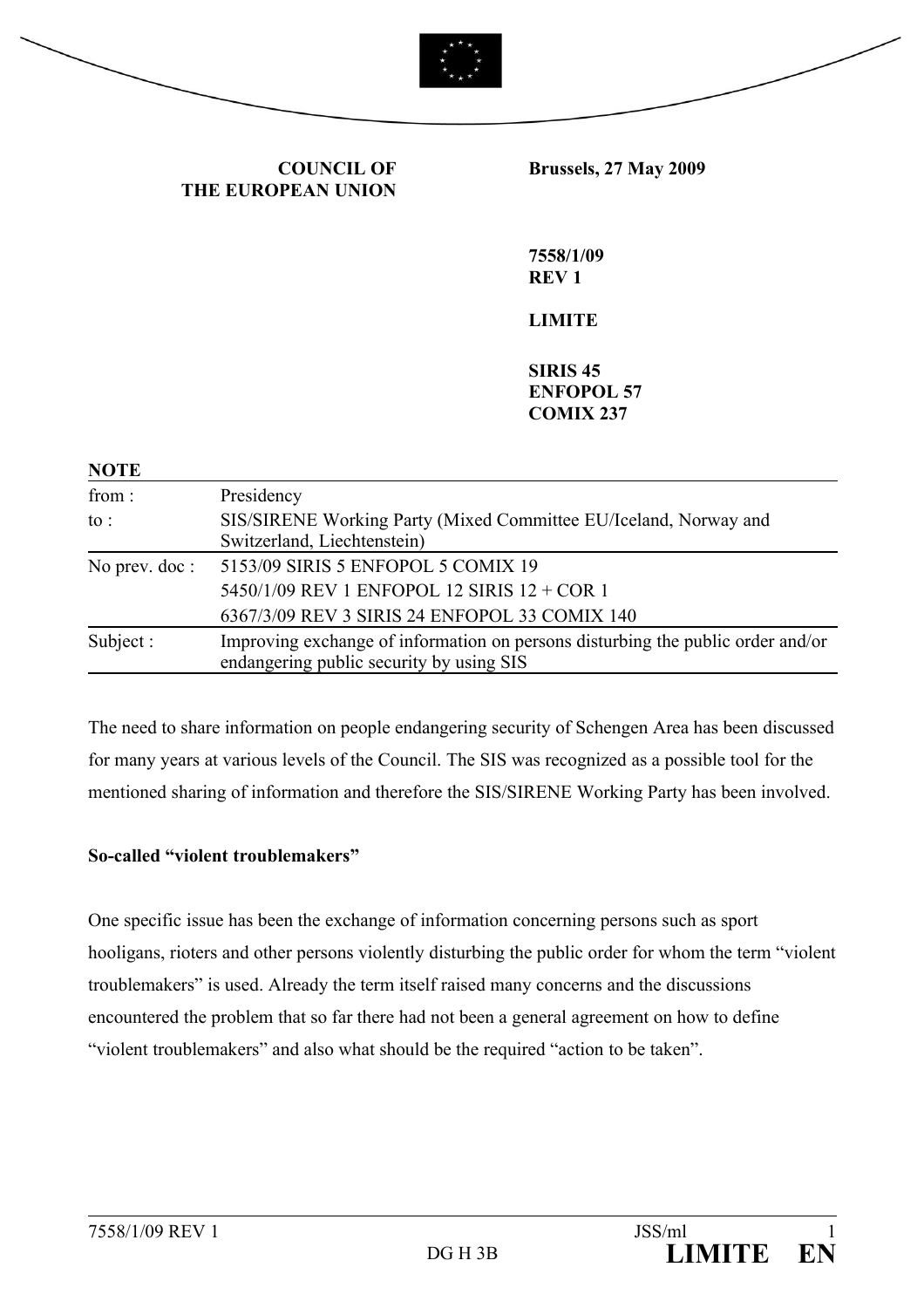Since then has not been an agreement concerning even the operational need and solutions for exchange of this sort of information. Therefore, the Police Cooperation Working Party concluded that an agreement on making data on violent troublemakers permanently available was not likely in the short term.**[1](#page-1-0)**

On the other hand the latest incidents during the NATO summit again showed in a drastic way that there is an urgent need for the exchange of data on persons disturbing the public order and/or endangering public security.

Hence, the Presidency would like to invite the SIS/SIRENE Working Party to look at the matter from a broader point of view.

# **Need for sharing the information**

Several discussions held within the Council working parties and other bodies, lastly the discussion at the SIRENE Task Force, confirmed the interest of Member States in sharing information on persons disturbing the public order and/or endangering public security, e.g. sport hooligans, violent rioters, sexual offenders, repeated offenders of serious crimes. This demand is quite understandable, as without controls at internal borders the above mentioned persons can move freely and possibly breach law and public peace in any of the Member States, as proven by many cases which often raised quite intensive public concern.

It must be mentioned that Article 99 alerts may already be used for the purposes of sharing information on persons presenting risks for public safety and security, provided that the conditions laid down therein are met (see also 7557/09 SIRIS 44 CONOP 13 ENFOPOL 56 COMIX 236) and Member States are interested in receiving information in case of a hit. However, this type of alert does not fully cover all types of persons mentioned above and also the "action to be taken" is not appropriate for the purpose of sharing information.

#### **1**

<span id="page-1-0"></span><sup>5450/1/09</sup> REV 1 ENFOPOL 12 SIRIS 12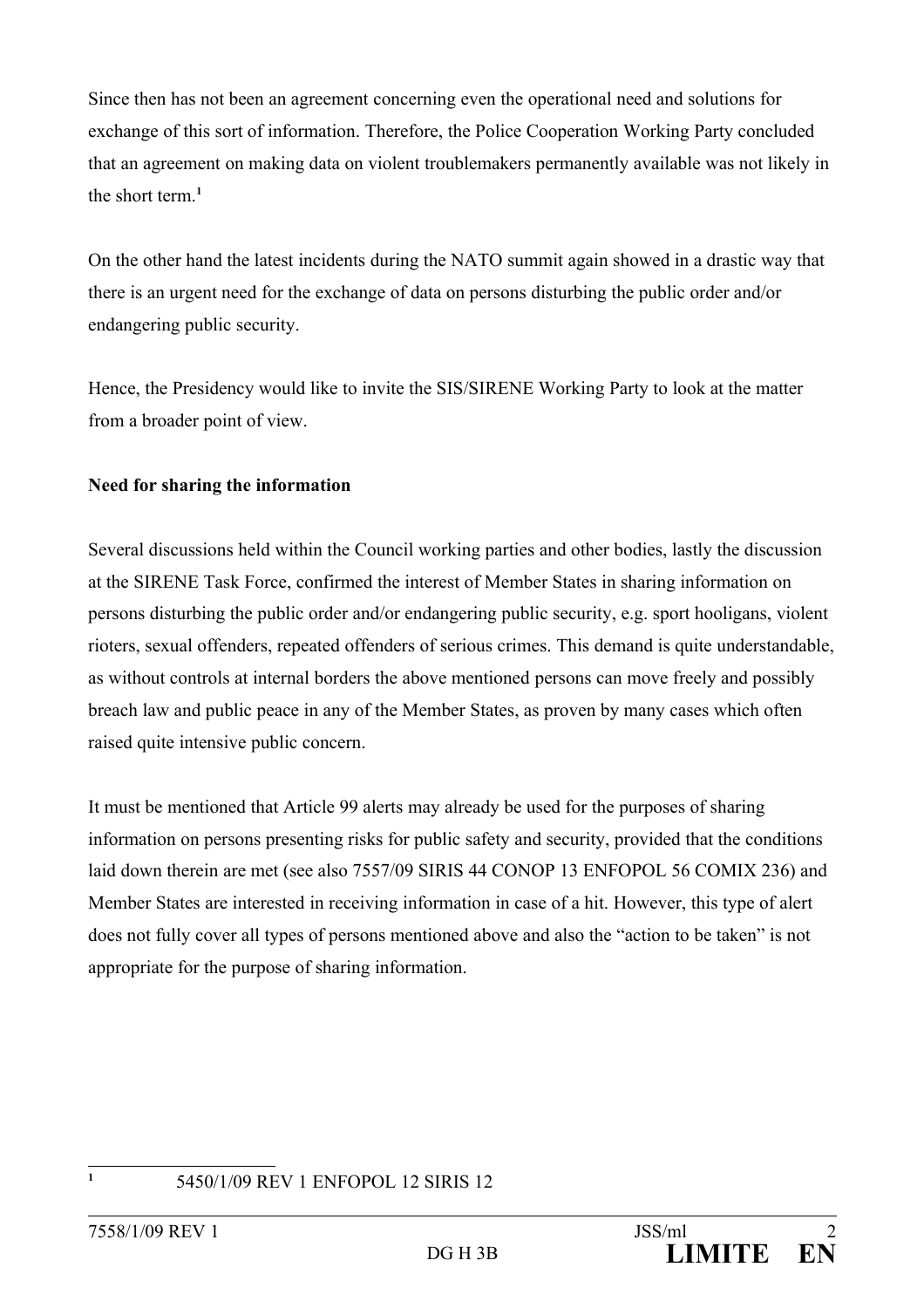Several possible technical solutions were mentioned concerning the sharing of information at EU/Schengen area level - linking national databases (Prüm), creating a new centralised database or using the SIS. Bearing in mind the fact that linking national databases would be a difficult and long term task and creating a completely new database would be costly and against the endeavour to avoid further fragmentation of information flows in the area of JHA, the use of an already established, operational and effective database - SIS - could be considered as one possible solution, Hence the SIS/SIRENE Working Party, without prejudice to relevant decision taken within the Council in this area, could consider the issue of sharing the information about above mentioned persons via SIS.

## **Possible new alert in SIS**

Owing to the nature of the data which would be shared in SIS and its purpose it seems to be thinkable to create certain new type of alert for "sharing the information" on special categories of persons, e.g. "violent troublemakers". However, the creation of such alert for the different categories of persons would have to be based on a case-to-case examination including suitability, usefulness and adequacy of the respective category.

One way of creating such an alert might be to amend the present structure of alert on persons in SIS. Therefore, the alert would have to contain further information on the nature of the threat the person concerned poses to public security. To this end, the field "type of offence" may be technically used by adding some entries (e.g. football hooligan). Such field is indeed already foreseen for SIS II alerts on persons (in SIS 1+ this field is foreseen in the so-called Spanish initiative only for Article 95). Other technical solutions may also be considered.

Concerning the possible specific criteria for the alert, such alert would be entered "for the purpose of sharing information with the aim of prevention and protection against serious threats for public security" with possible more concrete specification e.g. sport hooligans, violent rioters, sexual offenders, repeated offenders of serious crimes etc. Use of the list of offences referred to in Article 2(2) of the Framework Decision 2002/584/JHA on EAW may also be considered.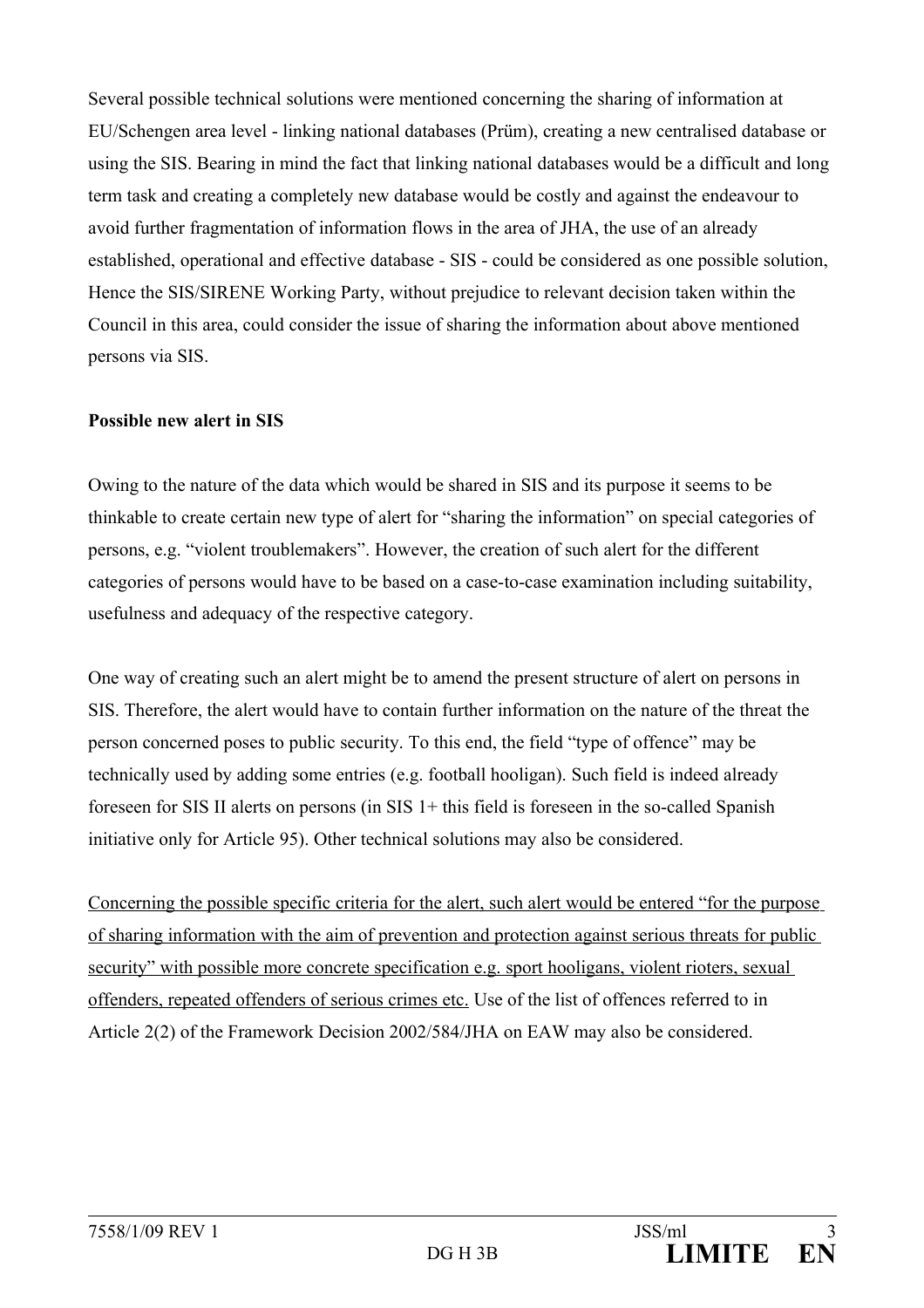The new possible alert should be different from an Article 99 alert. In case of a new type of alert as described above, no response is to be given to the issuing Member State when a hit occurs and the person may face some action following the hit. On the contrary, Article 99 alerts require that information about the hit is transmitted to the issuing Member State whilst the person subject of the alert must not be informed (or even noticed) that he/she is in SIS.

Bearing in mind quite different situations in which hits on the possible new alert may occur and which require a completely different approach (strongly linked with national legislation), the only solution seems to be that the respective "action to be taken" would fully depend on the Member States receiving the alert. There may be guidance that appropriate measures should be taken in line with national legislation to ensure public security while preserving the rights of the person. This "action to be taken" is completely different from the "action to be taken" in case of Article 99 alerts (see above).

The difference of the "action to be taken" is owed to the fact that the present alerts in SIS are issued in the interest of the issuing Member States whereas the considered new type of alert would be issued primarily in the interest of the other Member States enabling them to take concrete actions, under their respective national laws, in order to protect their own public security.

The current legal framework of SIS does not provide necessary legal base for the new alert described above and the SIS is seen as a "search" database only. Hence, legal changes would be necessary. It has to be taken into account that the present technical solution of SIS is frozen due to preparations for SIS II. Therefore, the implementation of possible new alert in SIS, even if the Member States support its creation, does not provide the immediate solution and would need further consideration. However, such consideration may start in advance, especially in connection with preparations of the new multi-annual JHA programme ("post-Hague").